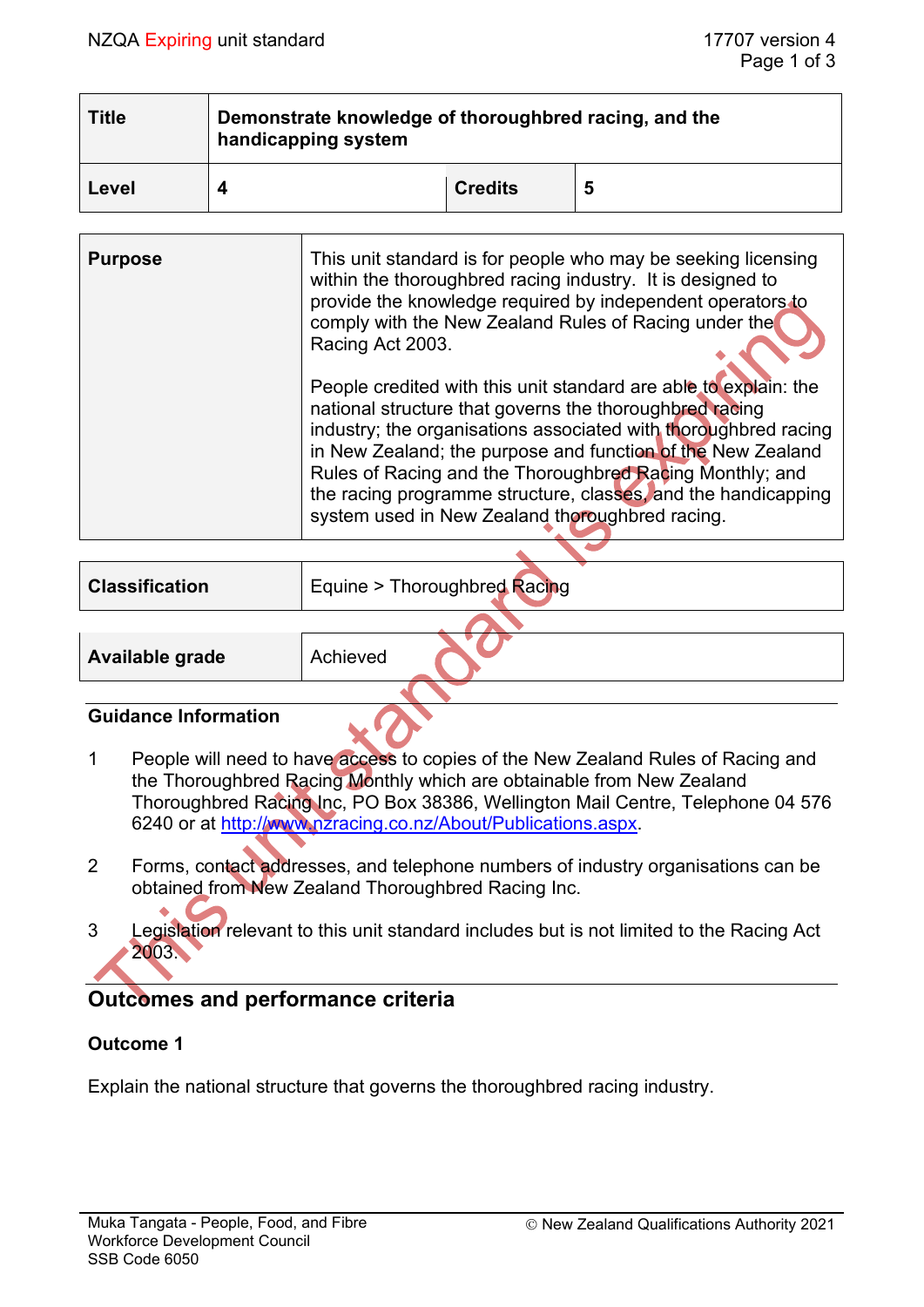### **Performance criteria**

1.1 Explanation describes the roles and functions of bodies that govern the New Zealand thoroughbred racing industry.

### **Outcome 2**

Explain the organisations associated with the thoroughbred racing industry and their forms.

Range New Zealand Thoroughbred Racing Inc, Apprenticeship Board, Apprentice Jockey Schools, Racing Clubs, New Zealand Trainers' Associations, NZ Jockeys' Associations, NZ Thoroughbred Breeders' Association.

#### **Performance criteria**

- 2.1 Explanation describes the relationship between organisations associated with thoroughbred racing.
- 2.2 Explanation describes the functions of each organisation associated with thoroughbred racing.
- 2.3 Explanation identifies the purpose and requirements of forms available for the administration of the thoroughbred racing industry.

#### **Outcome 3**

Explain the purpose and function of the New Zealand Rules of Racing and the Thoroughbred Racing Monthly.

## **Performance criteria**

- 3.1 Explanation describes the function and purpose of the New Zealand Rules of Racing.
- 3.2 Explanation identifies four officials that can advise on the interpretation of the New Zealand Rules of Racing, and provides examples of where assistance in interpretation may be sought from each official.

Range Racecourse Inspector, Stipendiary Steward, Licensing Officer, Keeper of the Stud Book, Race Club staff.

- 3.3 Explanation identifies the procedures to follow for amending the New Zealand Rules of Racing.
- 3.4 Explanation identifies roles of personnel who are bound by the New Zealand Rules of Racing.

Range Government, Minister of Racing, Judicial Control Authority, Totalisator Agency Board, New Zealand Racing Board.